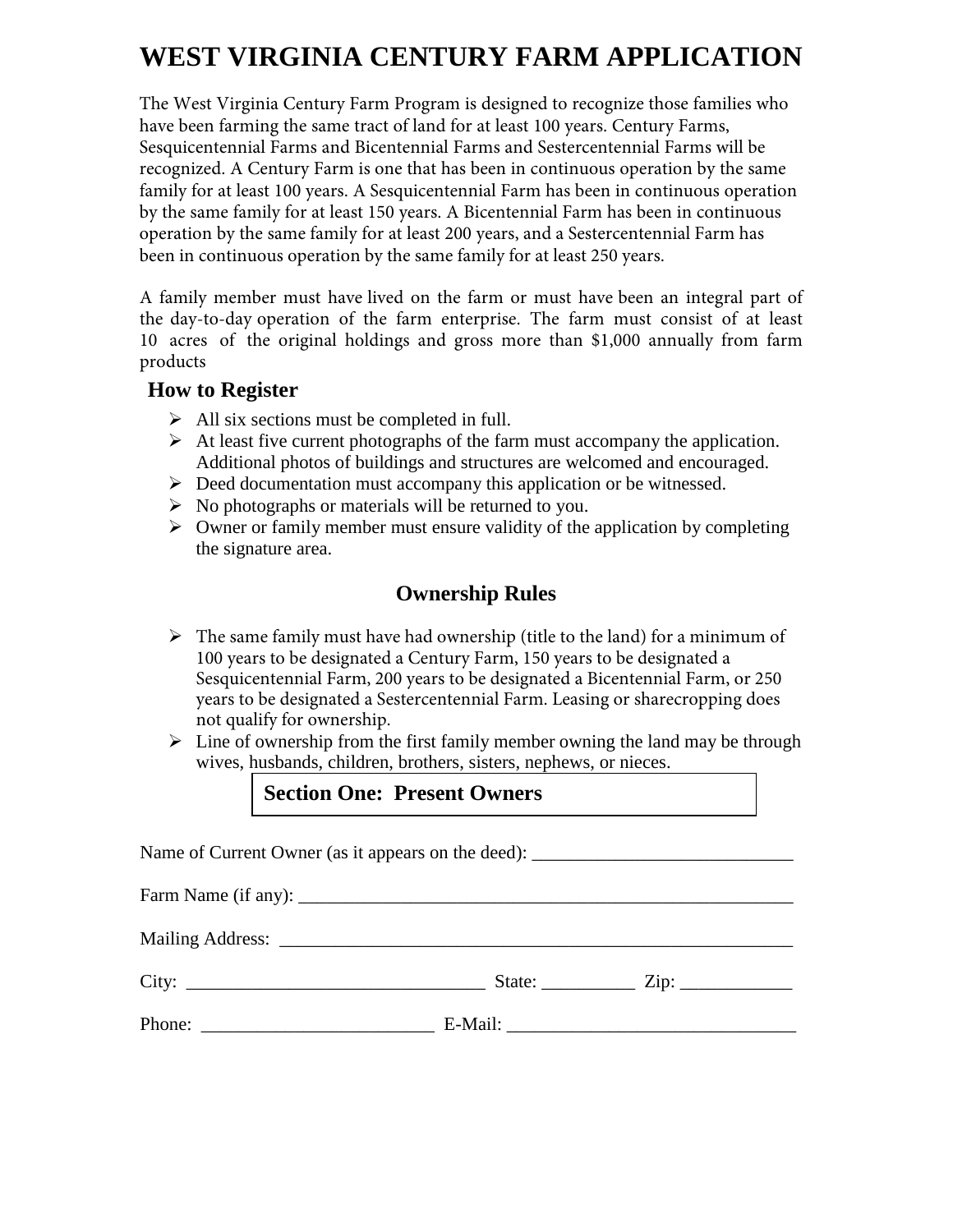## **Section Two: Location of the Farm**

|  | <b>Section Three: History</b>                                                     |                                                                                                                                                                                                                                                                      |  |  |  |
|--|-----------------------------------------------------------------------------------|----------------------------------------------------------------------------------------------------------------------------------------------------------------------------------------------------------------------------------------------------------------------|--|--|--|
|  |                                                                                   | Name of first family member to own the land (the "founder"):                                                                                                                                                                                                         |  |  |  |
|  |                                                                                   | Date the founder purchased or acquired the land: ________________________________                                                                                                                                                                                    |  |  |  |
|  |                                                                                   |                                                                                                                                                                                                                                                                      |  |  |  |
|  |                                                                                   |                                                                                                                                                                                                                                                                      |  |  |  |
|  | Use of land by founder (crops grown, commercial use, etc.): _____________________ |                                                                                                                                                                                                                                                                      |  |  |  |
|  |                                                                                   |                                                                                                                                                                                                                                                                      |  |  |  |
|  |                                                                                   | Reason for founder or ancestors migrating to West Virginia: _____________________                                                                                                                                                                                    |  |  |  |
|  |                                                                                   | <u> 1990 - Johann Barn, fransk politik (d. 1980)</u><br>,我们也不会有什么。""我们的人,我们也不会有什么?""我们的人,我们也不会有什么?""我们的人,我们也不会有什么?""我们的人,我们也不会有什么?""我们的人                                                                                                                             |  |  |  |
|  |                                                                                   | If yes, please describe and provide photographs: ________________________________                                                                                                                                                                                    |  |  |  |
|  |                                                                                   | Please provide other pertinent, interesting, or historical information regarding the founder<br>and any subsequent owners --- use additional pages if needed. This information will be<br>used to prepare the narrative description of your farm for media releases. |  |  |  |
|  |                                                                                   |                                                                                                                                                                                                                                                                      |  |  |  |

\_\_\_\_\_\_\_\_\_\_\_\_\_\_\_\_\_\_\_\_\_\_\_\_\_\_\_\_\_\_\_\_\_\_\_\_\_\_\_\_\_\_\_\_\_\_\_\_\_\_\_\_\_\_\_\_\_\_\_\_\_\_\_\_\_\_\_\_\_\_\_\_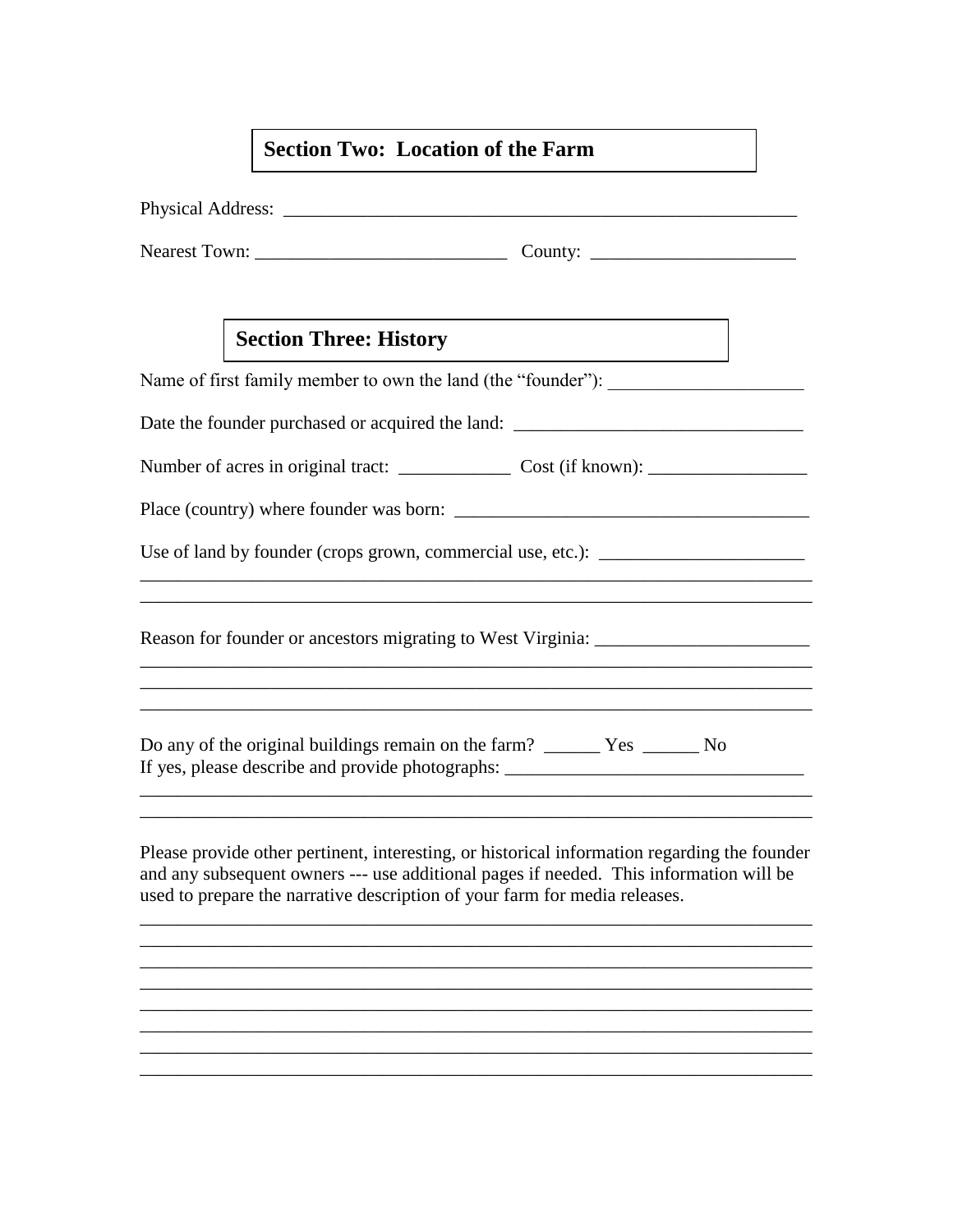## **Section Four: Current Information**

Please check one:

| The farm has remained in the family for at least 100 consecutive years.                                                                                                                                        |
|----------------------------------------------------------------------------------------------------------------------------------------------------------------------------------------------------------------|
| The farm has remained in the family for at least 150 consecutive years. _________                                                                                                                              |
| The farm has remained in the family for at least 200 consecutive years.                                                                                                                                        |
| The Farm has remained in the family for at least 250 consecutive years. _________                                                                                                                              |
| How many generations removed is the current owner from the founder? ____________                                                                                                                               |
| What is the current number of acres in the farm? ________________________________                                                                                                                              |
| How many acres of the original tract are still owned? __________________________                                                                                                                               |
| Does the farm produce at least \$1,000 in agriculture products each year?<br>$\frac{1}{\sqrt{1-\frac{1}{2}}}$ Yes $\frac{1}{\sqrt{1-\frac{1}{2}}}$ No                                                          |
| Please detail any agriculture production (crops grown, livestock, etc.) that occurs on the<br>and the control of the control of the control of the control of the control of the control of the control of the |
| ,我们也不会有什么。""我们的人,我们也不会有什么?""我们的人,我们也不会有什么?""我们的人,我们也不会有什么?""我们的人,我们也不会有什么?""我们的人                                                                                                                               |
| Is the farm currently operated by a family member or is it being leased to someone else?<br><u> 2000 - Andrea Andrew Maria (b. 1989)</u>                                                                       |
|                                                                                                                                                                                                                |
| If yes, how old is the house?                                                                                                                                                                                  |
| If yes, please list the current residents and their relationship to the owner:                                                                                                                                 |
|                                                                                                                                                                                                                |

Please include any additional information on off-the-farm activities, such as involvement in community events or local agriculture-related boards, councils, etc. This information will be used for media releases.

\_\_\_\_\_\_\_\_\_\_\_\_\_\_\_\_\_\_\_\_\_\_\_\_\_\_\_\_\_\_\_\_\_\_\_\_\_\_\_\_\_\_\_\_\_\_\_\_\_\_\_\_\_\_\_\_\_\_\_\_\_\_\_\_\_\_\_\_\_\_\_\_ \_\_\_\_\_\_\_\_\_\_\_\_\_\_\_\_\_\_\_\_\_\_\_\_\_\_\_\_\_\_\_\_\_\_\_\_\_\_\_\_\_\_\_\_\_\_\_\_\_\_\_\_\_\_\_\_\_\_\_\_\_\_\_\_\_\_\_\_\_\_\_\_ \_\_\_\_\_\_\_\_\_\_\_\_\_\_\_\_\_\_\_\_\_\_\_\_\_\_\_\_\_\_\_\_\_\_\_\_\_\_\_\_\_\_\_\_\_\_\_\_\_\_\_\_\_\_\_\_\_\_\_\_\_\_\_\_\_\_\_\_\_\_\_\_ \_\_\_\_\_\_\_\_\_\_\_\_\_\_\_\_\_\_\_\_\_\_\_\_\_\_\_\_\_\_\_\_\_\_\_\_\_\_\_\_\_\_\_\_\_\_\_\_\_\_\_\_\_\_\_\_\_\_\_\_\_\_\_\_\_\_\_\_\_\_\_\_ \_\_\_\_\_\_\_\_\_\_\_\_\_\_\_\_\_\_\_\_\_\_\_\_\_\_\_\_\_\_\_\_\_\_\_\_\_\_\_\_\_\_\_\_\_\_\_\_\_\_\_\_\_\_\_\_\_\_\_\_\_\_\_\_\_\_\_\_\_\_\_\_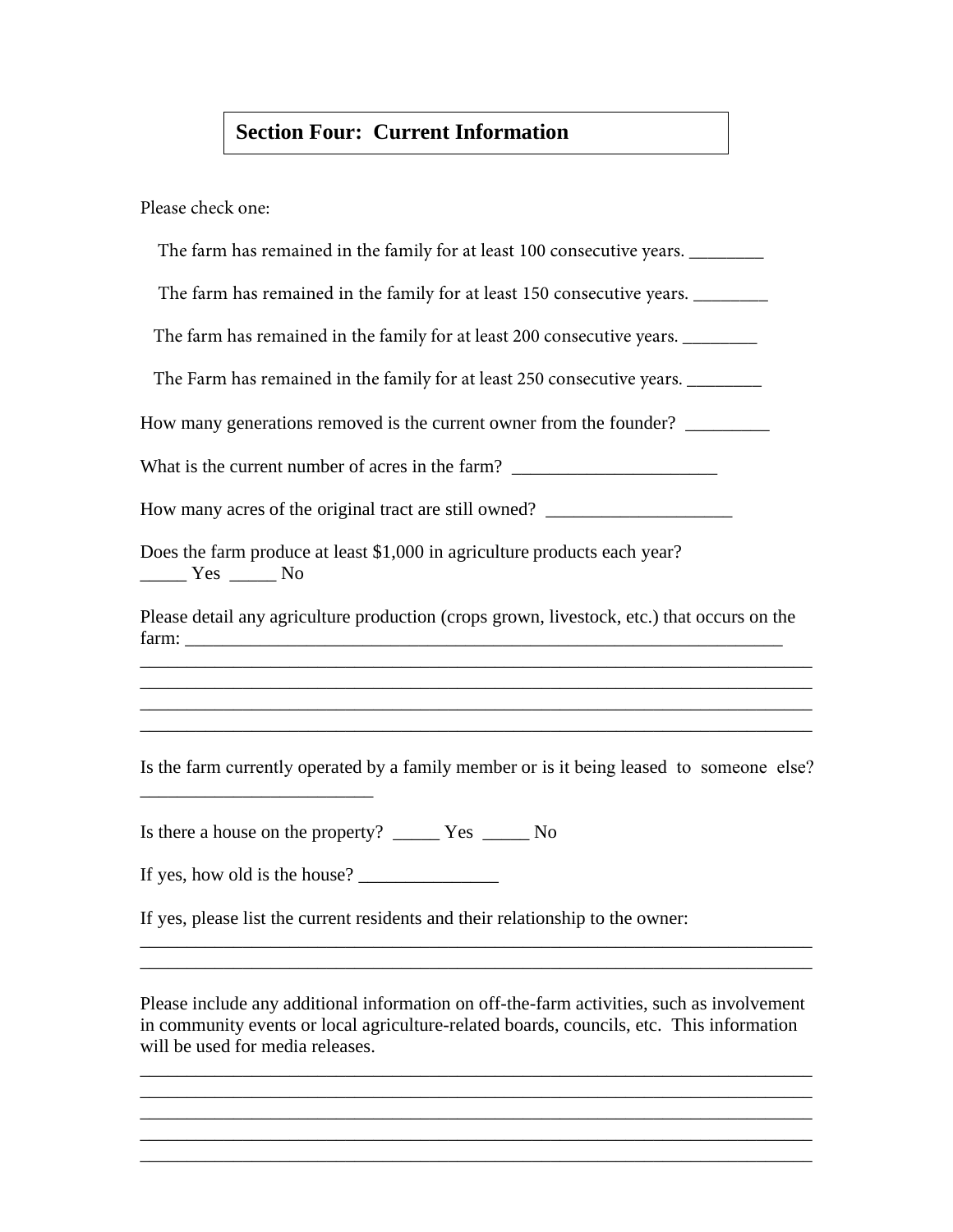## **Section Five: Summary List of Previous Owners**

| Founder's Name                                                                                                                                                                                                                                                                                                                                                                                                                                                           | Date of Acquisition Relationship to You |
|--------------------------------------------------------------------------------------------------------------------------------------------------------------------------------------------------------------------------------------------------------------------------------------------------------------------------------------------------------------------------------------------------------------------------------------------------------------------------|-----------------------------------------|
|                                                                                                                                                                                                                                                                                                                                                                                                                                                                          |                                         |
| Next Owner's Name                                                                                                                                                                                                                                                                                                                                                                                                                                                        | Date of Acquisition Relationship to You |
| 2. $\overline{\phantom{a}}$ $\overline{\phantom{a}}$ $\overline{\phantom{a}}$ $\overline{\phantom{a}}$ $\overline{\phantom{a}}$ $\overline{\phantom{a}}$ $\overline{\phantom{a}}$ $\overline{\phantom{a}}$ $\overline{\phantom{a}}$ $\overline{\phantom{a}}$ $\overline{\phantom{a}}$ $\overline{\phantom{a}}$ $\overline{\phantom{a}}$ $\overline{\phantom{a}}$ $\overline{\phantom{a}}$ $\overline{\phantom{a}}$ $\overline{\phantom{a}}$ $\overline{\phantom{a}}$ $\$ |                                         |
|                                                                                                                                                                                                                                                                                                                                                                                                                                                                          |                                         |
|                                                                                                                                                                                                                                                                                                                                                                                                                                                                          |                                         |
| $5.$ $\overline{\phantom{a}}$ $\overline{\phantom{a}}$ $\overline{\phantom{a}}$ $\overline{\phantom{a}}$ $\overline{\phantom{a}}$ $\overline{\phantom{a}}$ $\overline{\phantom{a}}$ $\overline{\phantom{a}}$ $\overline{\phantom{a}}$ $\overline{\phantom{a}}$ $\overline{\phantom{a}}$ $\overline{\phantom{a}}$ $\overline{\phantom{a}}$ $\overline{\phantom{a}}$ $\overline{\phantom{a}}$ $\overline{\phantom{a}}$ $\overline{\phantom{a}}$ $\overline{\phantom{a}}$   |                                         |
|                                                                                                                                                                                                                                                                                                                                                                                                                                                                          |                                         |

Please provide one (1) letter of support from community leadership (for example, Cooperative Extension, Farm Bureau, Conservation District, USDA, FSA, NRCS, West Virginia Department of Agriculture, Historical Society, etc.), confirming this is a working farm.

Submission of this application does NOT guarantee recognition as a Century Farm, Sesquicentennial Farm, or a Bicentennial Farm, or Sestercentennial Farm. A full judging process will be conducted, and all parts of this application must be completed.

#### **Checklist of Materials:**

 $\Box$  Completed application.

- Additional pages for further explanation.
- □5-10 photographs of present and historical nature of the farm.
- □1 letter of support.

Specific Names on your Farm sign: The family of each approved application will receive two signs. The larger of the two signs will designate the farm as a Century Farm, a Sesquicentennial Farm, or a Bicentennial Farm, or Sestercentennial Farm." The smaller sign will list the farm/ family name(s).

| Farm name desired on your farm sign: |  |
|--------------------------------------|--|
|                                      |  |

Owner's name(s) desired on your farm sign: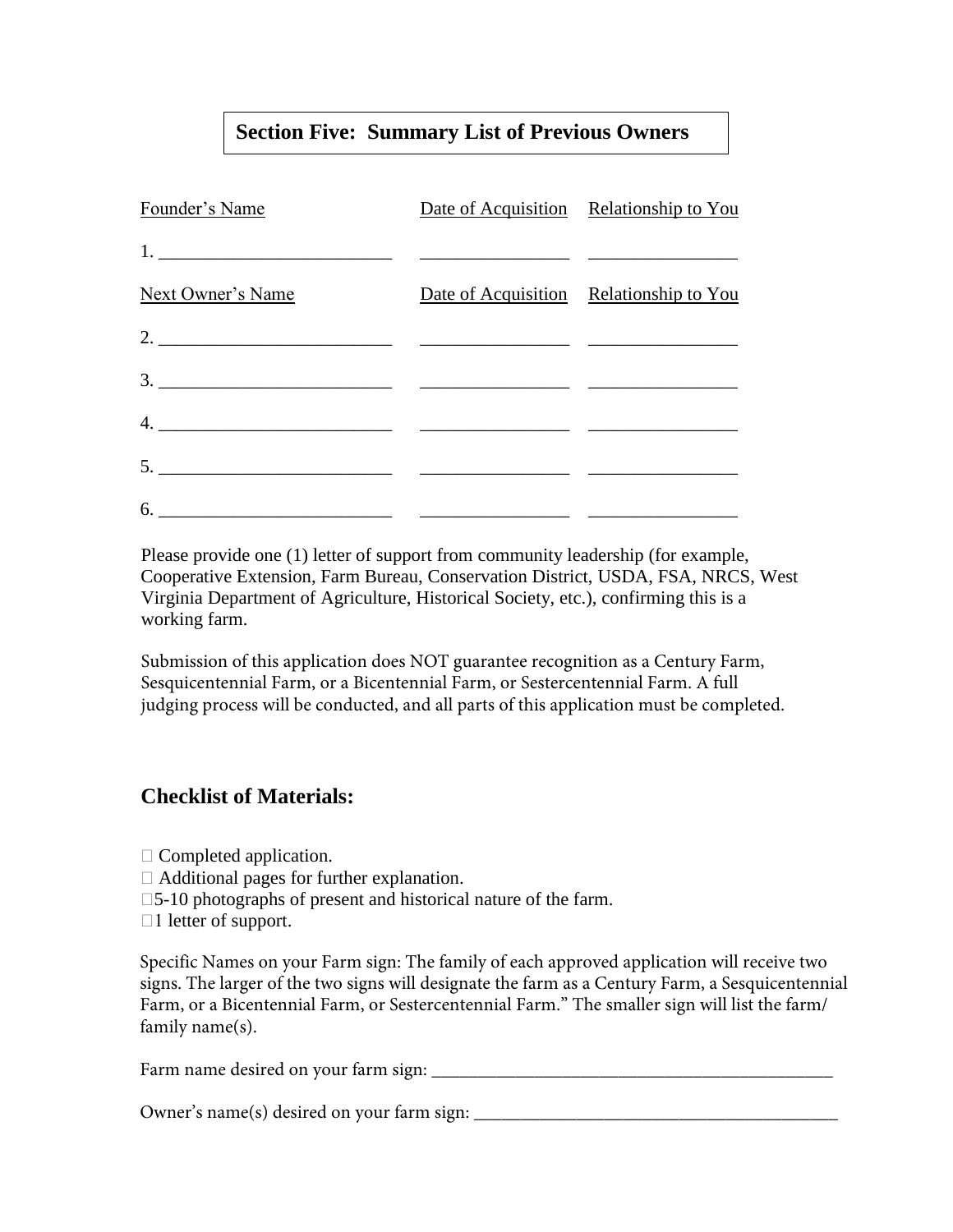#### **Section Six: Certification and Signature**

To ensure validity of this application, all boxes must be checked:

- $\Box$ By checking this box, I certify that the statements made within this form are complete and accurate to the best of my knowledge.
- $\Box$ By checking this box, I understand that all photos and documentation become the property of the State of West Virginia and will not be returned.
- $\Box$ By checking this box, I certify that the description of consecutive owners represents a true chain of title.
- $\Box$ By checking this box, I certify that I am the current owner, or a relative of the owner.
- $\Box$ By checking this box, I certify that the signature below is my own.

| Name of Applicant:              |       |  |  |  |  |
|---------------------------------|-------|--|--|--|--|
| Relationship, if not the owner: |       |  |  |  |  |
| Signature of Applicant:         | Date: |  |  |  |  |

Thank you!

Please provide names and addresses of local newspapers and other media you would want notified regarding this award.

\_\_\_\_\_\_\_\_\_\_\_\_\_\_\_\_\_\_\_\_\_\_\_\_\_\_\_\_\_\_\_\_\_\_\_\_\_\_\_\_\_\_\_\_\_\_\_\_\_\_\_\_\_\_\_\_\_\_\_\_\_\_\_\_\_\_\_\_\_\_\_\_ \_\_\_\_\_\_\_\_\_\_\_\_\_\_\_\_\_\_\_\_\_\_\_\_\_\_\_\_\_\_\_\_\_\_\_\_\_\_\_\_\_\_\_\_\_\_\_\_\_\_\_\_\_\_\_\_\_\_\_\_\_\_\_\_\_\_\_\_\_\_\_\_ \_\_\_\_\_\_\_\_\_\_\_\_\_\_\_\_\_\_\_\_\_\_\_\_\_\_\_\_\_\_\_\_\_\_\_\_\_\_\_\_\_\_\_\_\_\_\_\_\_\_\_\_\_\_\_\_\_\_\_\_\_\_\_\_\_\_\_\_\_\_\_\_ \_\_\_\_\_\_\_\_\_\_\_\_\_\_\_\_\_\_\_\_\_\_\_\_\_\_\_\_\_\_\_\_\_\_\_\_\_\_\_\_\_\_\_\_\_\_\_\_\_\_\_\_\_\_\_\_\_\_\_\_\_\_\_\_\_\_\_\_\_\_\_\_ \_\_\_\_\_\_\_\_\_\_\_\_\_\_\_\_\_\_\_\_\_\_\_\_\_\_\_\_\_\_\_\_\_\_\_\_\_\_\_\_\_\_\_\_\_\_\_\_\_\_\_\_\_\_\_\_\_\_\_\_\_\_\_\_\_\_\_\_\_\_\_\_

Please submit this application to your Conservation District office by February 1. See addresses listed on the following page.